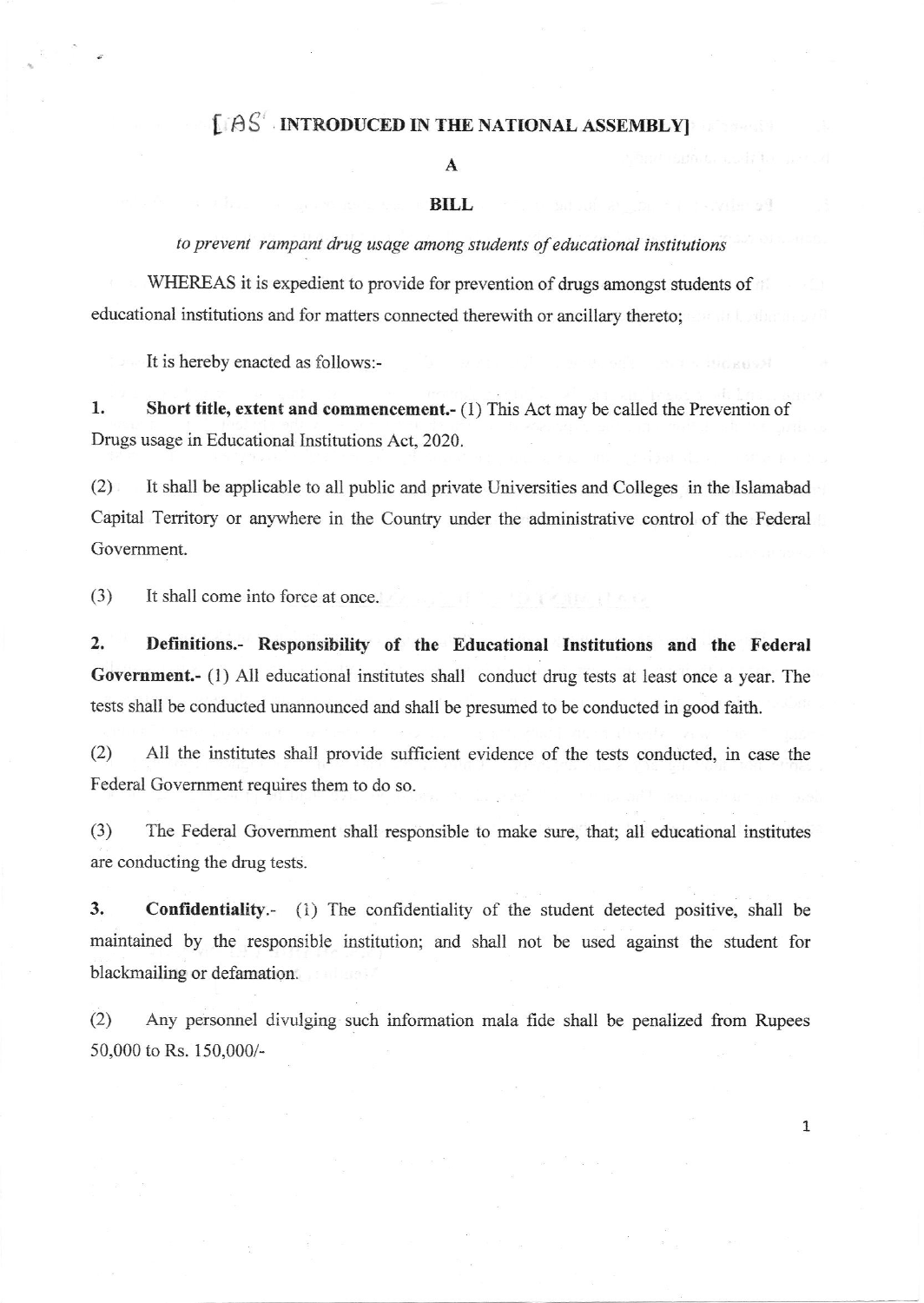4. Financial Costs.- The financial costs of the tests shall be borne by the institutes and shall be part of their annual budget.

5. Penalty.- (1) Students failing to show up for the test after being provided with sufficient chance to reappear in case of absence shall not be allowed to sit in final examination.

(2) In case of failure to conduct drug test, the institutions, shall be punished with fine up 1o five hundred thousand rupees.

6. Rehabilitation.- The students detected with drug usage for the first time shall be issued waming and their guardians shall be informed. Anyone detected more than once shall be refered to drug rehabilitation unit, the expenses of which shall be borne by the student. If the student cannot afford such facility, the costs shail be bome by the Federal Govemment and in case Private Facility (Approved by the Federal Government is availed, the expenses equivalent to those incurred in a public sector rehabilitation centers shall be covered by the Federal Government).

## STATEMENT OF OBJECTS AND REASONS

This Bill aims to discourage rampant drug usage among students and strengthens the universities in their drug prevention role. It is suggested that all the educational institutes shall conduct drug tests at least once a year. It has to be unannounced so that drug abusers do not get a change to get away. Also there are many drugs which can be detected in the blood after 12 hours despite not showing any signs apparently. Uninformed tests will have higher probability of detecting such drugs. The identity of the students tested positive shall be protected and not be stigmatized by society and will be facilitated to utilize rehabilitation facilities.

sd/-

MS. SHAHIDA REHMANI Member Incharge

2